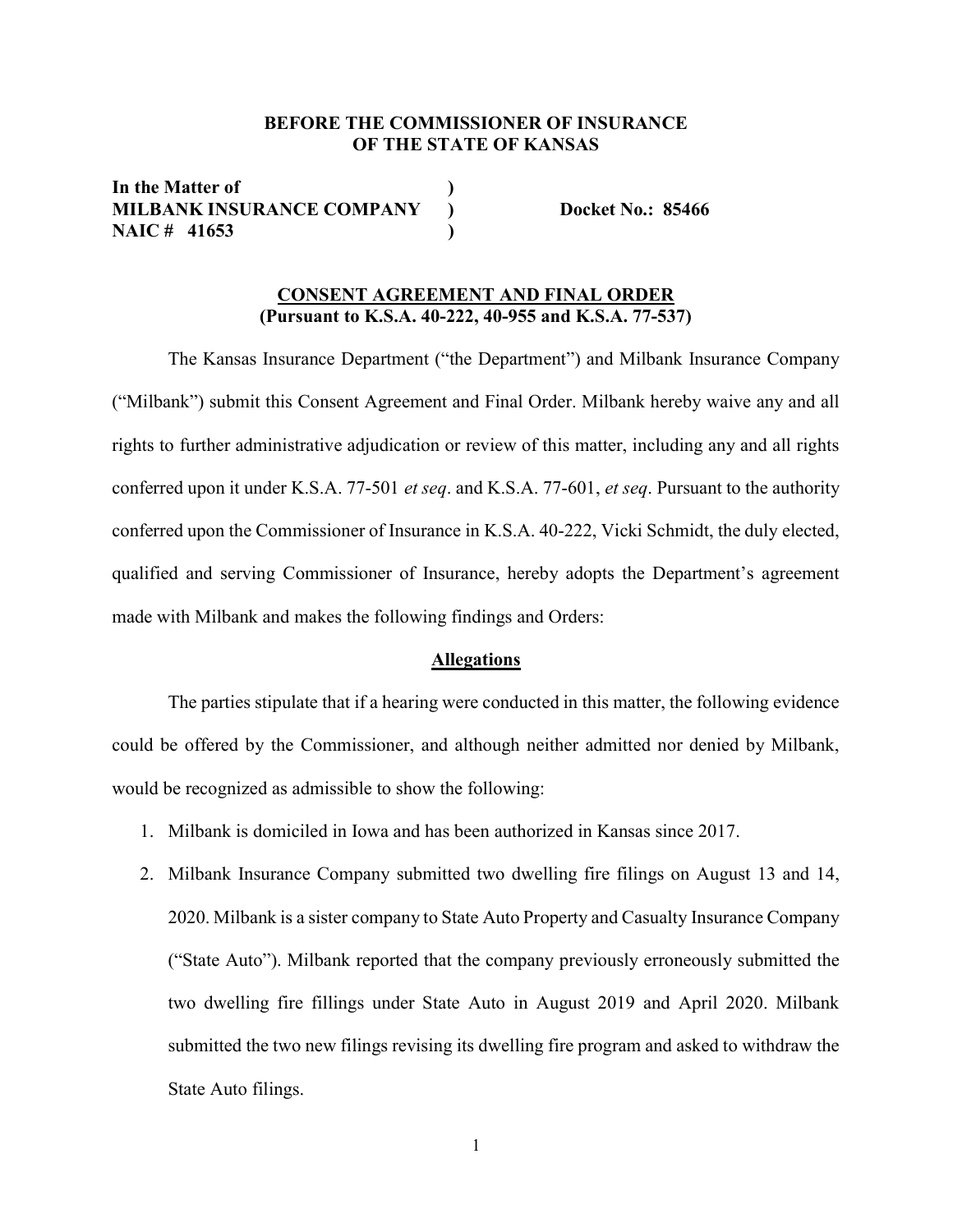- 3. Milbank reported that the two filings contain the same material that was submitted and approved under State Auto.
- 4. Milbank requested to have the effective dates backdated to the original effective date of the approved State Auto filings.
- 5. Milbank reported that the rate change of the previously approved filing will affect 1,498 policyholders and will have a rate impact of 3.3 percent.

## Applicable Law

- 1. K.S.A. 40-955 provides, in part:
	- (a) Every insurer shall file with the commissioner, except as to inland marine risks where general custom of the industry is not to use manual rates or rating plans, every manual of classifications, rules and rates, every rating plan, policy form and every modification of any of the foregoing which it proposes to use. Every such filing shall indicate the proposed effective date and the character and extent of the coverage contemplated and shall be accompanied by the information upon which the insurer supports the filings. A filing and any supporting information shall be open to public inspection after it is filed with the commissioner, except that disclosure shall not be required for any information contained in a filing or in any supporting documentation for the filing when such information is either a trade secret or copyrighted. For the purposes of this section, the term "trade secret" shall have the meaning ascribed to it in K.S.A. 60-3320, and amendments thereto. An insurer may satisfy its obligations to make such filings by authorizing the commissioner to accept on its behalf the filings made by a licensed rating organization or another insurer. Nothing contained in this act shall be construed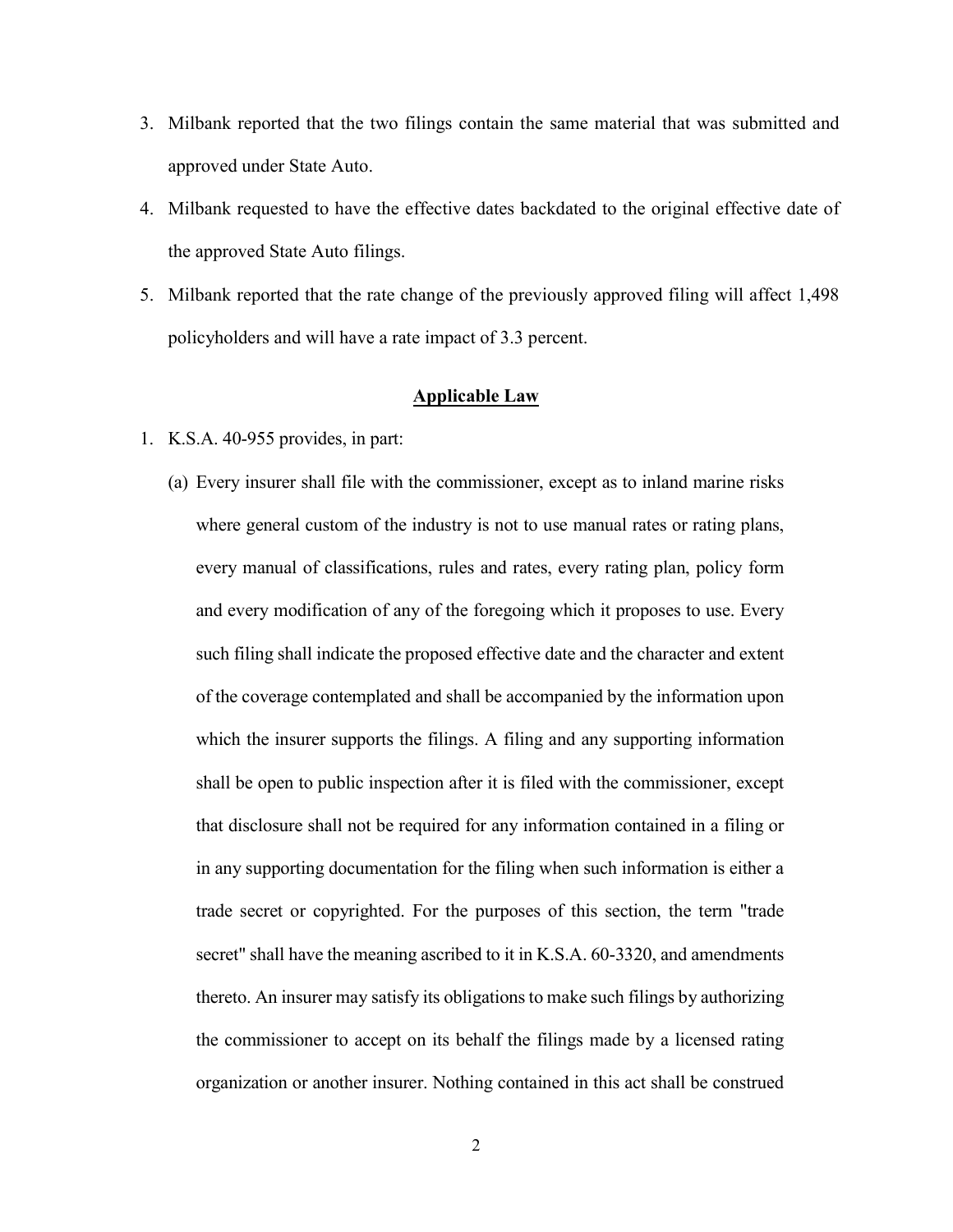to require any insurer to become a member or subscriber of any rating organization.

(d) Any other rate filing, except personal lines filings, shall become effective on filing or any prospective date selected by the insurer, subject to the commissioner disapproving the same if the rates are determined to be inadequate, excessive, unfairly discriminatory or otherwise fails to meet the requirements of this act. Personal lines rate filings shall be on file for a waiting period of 30 days before becoming effective, subject to the commissioner disapproving the same if the rates are determined to be inadequate, excessive, unfairly discriminatory or otherwise fail to meet requirements of this act. The term "personal lines" shall mean insurance for noncommercial automobile, homeowners, dwelling fire-and-renters insurance policies, as defined by the commissioner by rules and regulations. A filing complies with this act unless it is disapproved by the commissioner within the waiting period or pursuant to subsection (f).

#### 2. K.S.A. 40-2,125 provides, in part:

(a) If the commissioner determines after notice and opportunity for a hearing that any person has engaged or is engaging in any act or practice constituting a violation of any provision of Kansas insurance statutes or any rule and regulation or order thereunder, the commissioner may in the exercise of discretion, order any one or more of the following:

(1) Payment of a monetary penalty of not more than \$1,000 for each and every act or violation, unless the person knew or reasonably should have

3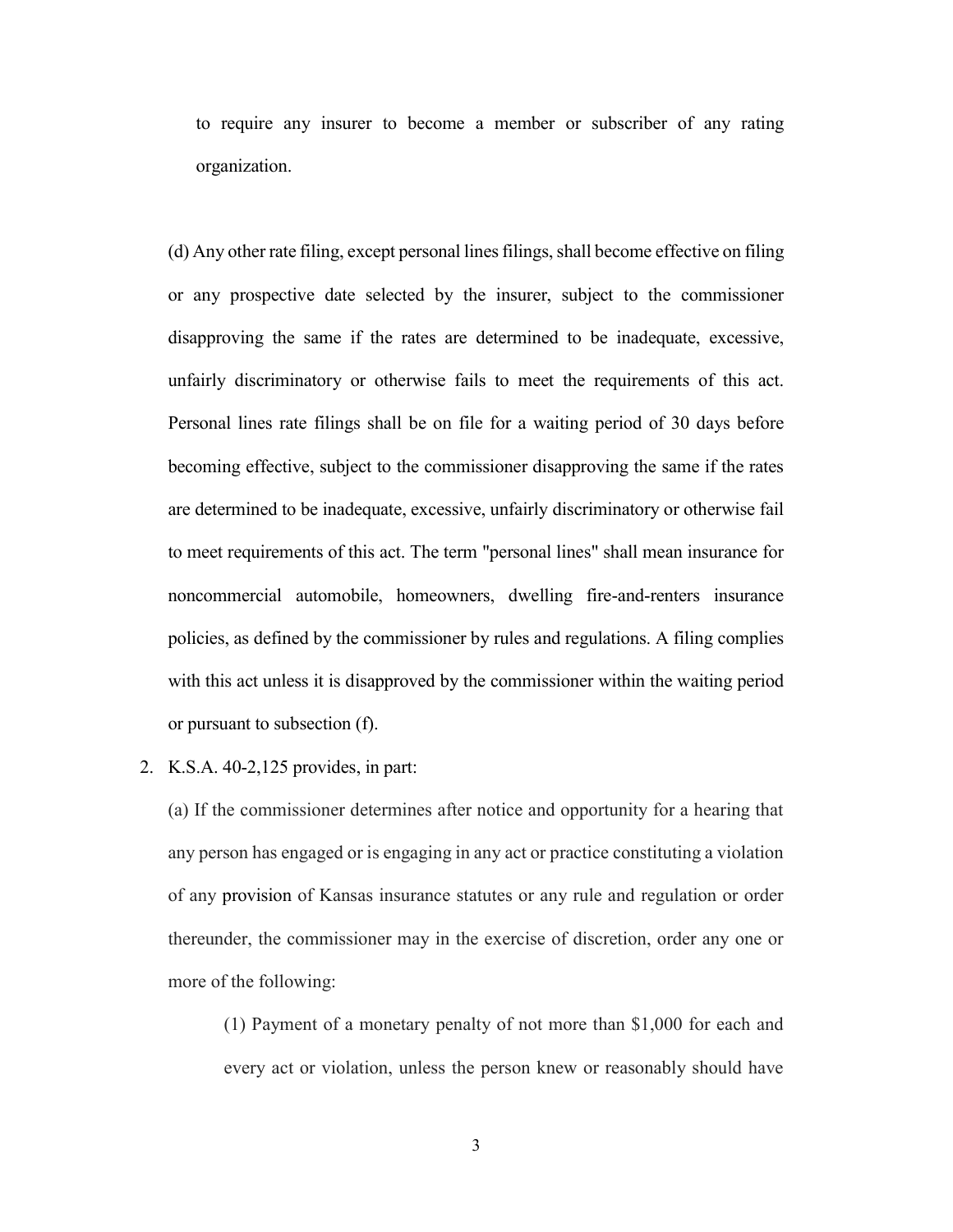known such person was in violation of the Kansas insurance statutes or any rule and regulation or order thereunder, in which case the penalty shall be not more than \$2,000 for each and every act or violation;

(2) suspension or revocation of the person's license or certificate if such person knew or reasonably should have known that such person was in violation of the Kansas insurance statutes or any rule and regulation or order thereunder; or

(3) that such person cease and desist from the unlawful act or practice and take such affirmative action as in the judgment of the commissioner will carry out the purposes of the violated or potentially violated provision.

## Conclusions of Law and Orders

 Based on the information enumerated in Paragraphs #1 through #5 and the applicable law cited above, THE COMMISSIONER OF INSURANCE MAKES THE FOLLOWING ORDERS:

- 1. The Commissioner of Insurance has jurisdiction over this matter pursuant to K.S.A. 40- 222, and shall retain jurisdiction to issue any further orders deemed necessary.
- 2. Milbank neither admits nor denies stated violations, as enumerated above.
- 3. Milbank shall pay a monetary penalty of \$2,500 total for violations of Kansas law.
- 4. Milbank shall comply with recommendations of examiners and contact the Property/Casualty Division with any further questions.